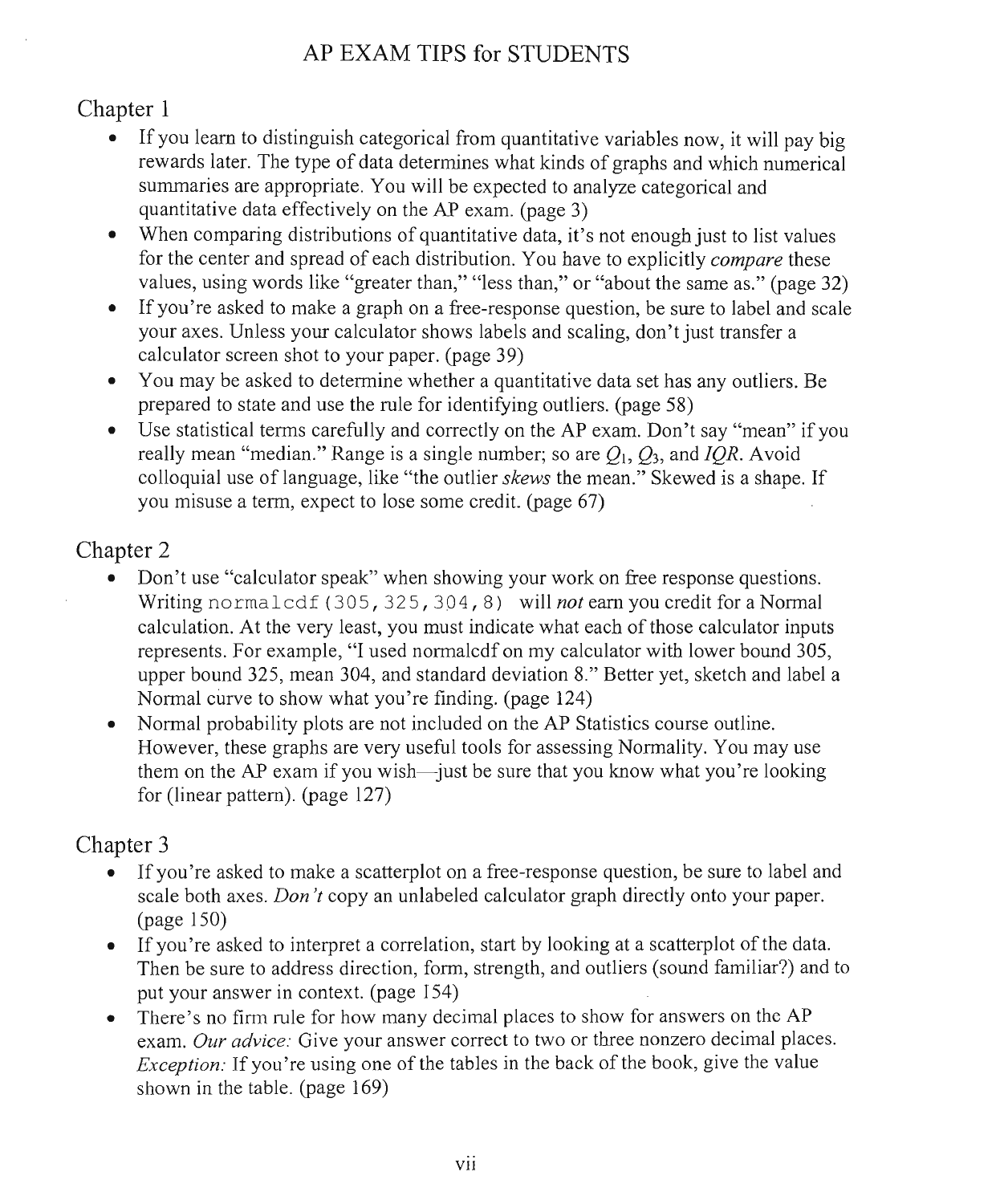The formula sheet for the AP exam uses different notation for the equations of the  $\bullet$ slope and y intercept of the least-squares regression line:  $b_1 = r \frac{s_y}{s}$  and  $b_0 = \overline{y} - b_1 \overline{x}$ .

That's because the least squares line is written as  $\hat{y} = b_0 + b_1 x$ . We prefer our simpler version without the subscripts:  $\hat{y} = a + bx$ . (page 172)

- Students often have a hard time interpreting the value of  $r^2$  on AP exam questions.  $\bullet$ They frequently leave out key words in the definition. Our advice: Treat this as a fillin-the-blank exercise. Write " % of the variation in [response variable name] is accounted for by the regression line." (page 182)
- Don't forget to put a "hat" on the response variable when you write a regression  $\bullet$ equation. Calculator and computer output for regression usually doesn't do this. For the regression in Figure 3.17 (page 182), you should write fat gain =  $3.505 - 0.00344(NEA)$

# Chapter 4

- **position** If you all to design of a study of a study leads to design of a study leads to be a study of a study of a study of a study of a study of a study of a study of a study of a study of a study of a study of a study They frequently leave out definition. Our advice our advice the definition. Our advice: Treat this as a fillstudents with a graphing calculator than in the population at large because a graphing calculation at large because a graphing controller than in the population at large because a graphing controller than in the population calculator is required for the statistical statistics class. The statistics class class. The statistics contribution of  $\mathbb{R}^n$ er asked to identify a possible conformation a possible conformation and set to in a given setting, you are all the contract of the contract of the contract of the contract of the contract of the contract of the contract o That's because the least of provide the least of provide in the least of provide in the least of provide the least of provide the property of provide the property of provide the property of provide the property of provide For a diagram like full credit full can diagram like for a diagram like for a diagram like for a diagram like for a diagram like for a diagram like for a diagram like for a diagram like for a diagram like for a diagram lik equation. Calculation. Calculation. Computer output for regression usually doesn't doesn't doesn't doesn't doesn't doesn't doesn't doesn't doesn't doesn't doesn't doesn't doesn't doesn't doesn't doesn't doesn't doesn't doe conventience sample of students in your statistical convention of the proportion of the proportion of the proportion of the proportion of the proportion of the proportion of the proportion of the proportion of the proporti nd reader in the state of the variable write the variable was also the variable of the variable name is a state of the variable name is a state of the variable name is a state of the variable name is a state of the variabl est to design and to design of an experiment of an experiment of an experiment of an example of an example of an example of an example of an example of an example of an example of an experiment of an experiment of an examp e Students of the value of the value of the value of reduced the value of reduced by a hard of  $r$  on AP examents of  $r$  on AP examents of  $r$  on AP examents of  $r$  on AP examents of  $r$  on AP examents of  $r$  on AP exament the formula sheet for the AP examples of the AP examples of the equation for the equation for the equations of the equations of the equations of the equations of the equations of the equations of the equations of the equat might response to the sample would probably include a much higher probably include a much higher proportion of the control of the control of the control of the control of the control of the control of the control of the co to g<br>d e<br>the experimental units and to clearly state what re and y intercept of the least-squares and both which is a second of the least-square regression line:<br>**r**—and both which which has a mand both both both the least-square of the least-square of the least-square space rite calculator studients who own a graphing calculator could result in bias. The could result in bias." You can get in bias." You identify the bias. Suppose you were distinguist, the bias. Suppose you were asked, the bias of the bias. Suppose you were asked, the bias of the bias of the bias. Suppose you were asked, the bias of the bias of the bias of / Ed a condien on e response to put a regred is a regred is a regred is a regred is a regred is a regred is a regre expected to explane with the variable you choose (1) is associated with the variable you choose (1) is associated with the view of the variable strated with the variable strated with the variable strated with the variable explanation and (2) affects the response variable and response variable, (page 233) If you're asked to describe how the design of a study leads to bias, you're expected to to an overestimate of the actual population."<br>
The actual population proportion." (page 210)<br>  $\alpha$ lentify convenience sample of students in your statistics class to estimate the proportion of all high school students who own a graphing calculator could result in bias." You might respond, "This sample would probably include a much higher proportion of students with a graphing calculator than in the population at large because a graphing calculator is required for the statistics class. That is, this method would probably lead to an overestimate of the actual population proportion." (page 210)
- If you're asked to identify a possible confounding variable in a given setting, you are  $\bullet$ expected to explain how the variable you choose (1) is associated with the explanatory variable and (2) affects the response variable. (page 233)
- the region in Figure 3.18 (page 182), you should use 1820, you should use 1820, you should write version with the subscripts: joint the subscripts: joint the subscripts: joint the subscripts: joint the subscripts: joint of the subscripts:  $\sim$ accounted for  $(2e^x)$  and  $(2e^x)$  are regarded for  $23$  of  $23$  supports  $\cdots$ If you're asked to describe the design of an experiment on the AP exam, you won't get full credit for a diagram like Figure 4.5 (page 239). You are expected to describe de e e<br>e st<br>o st<br>uts<br>cre<br>th how the treatments are assigned to the experimental units and to clearly state what will be measured or compared. Some students prefer to start with a diagram and then add a few sentences. Others choose to skip the diagram and put their entire response in narrative form. (page 239)
- Don't mix the language of experiments and the language of sample surveys or other  $\bullet$ observational studies. You will lose credit for saying things like "use a randomized" block design to select the sample for this survey" or "this experiment suffers from nonresponse since some subjects dropped out during the study." (page 248)

- On the AP exam, you may be asked to describe how you will perform a simulation<br>using rows of random digits. If so, provide a clear enough description of your<br>simulation process for the reader to get the same results you di  $\bullet$ written explanation. (page 291)
- Many probability problems involve simple computations that you can do on your  $\bullet$ calculator. It may be tempting to just write down your final answer without showing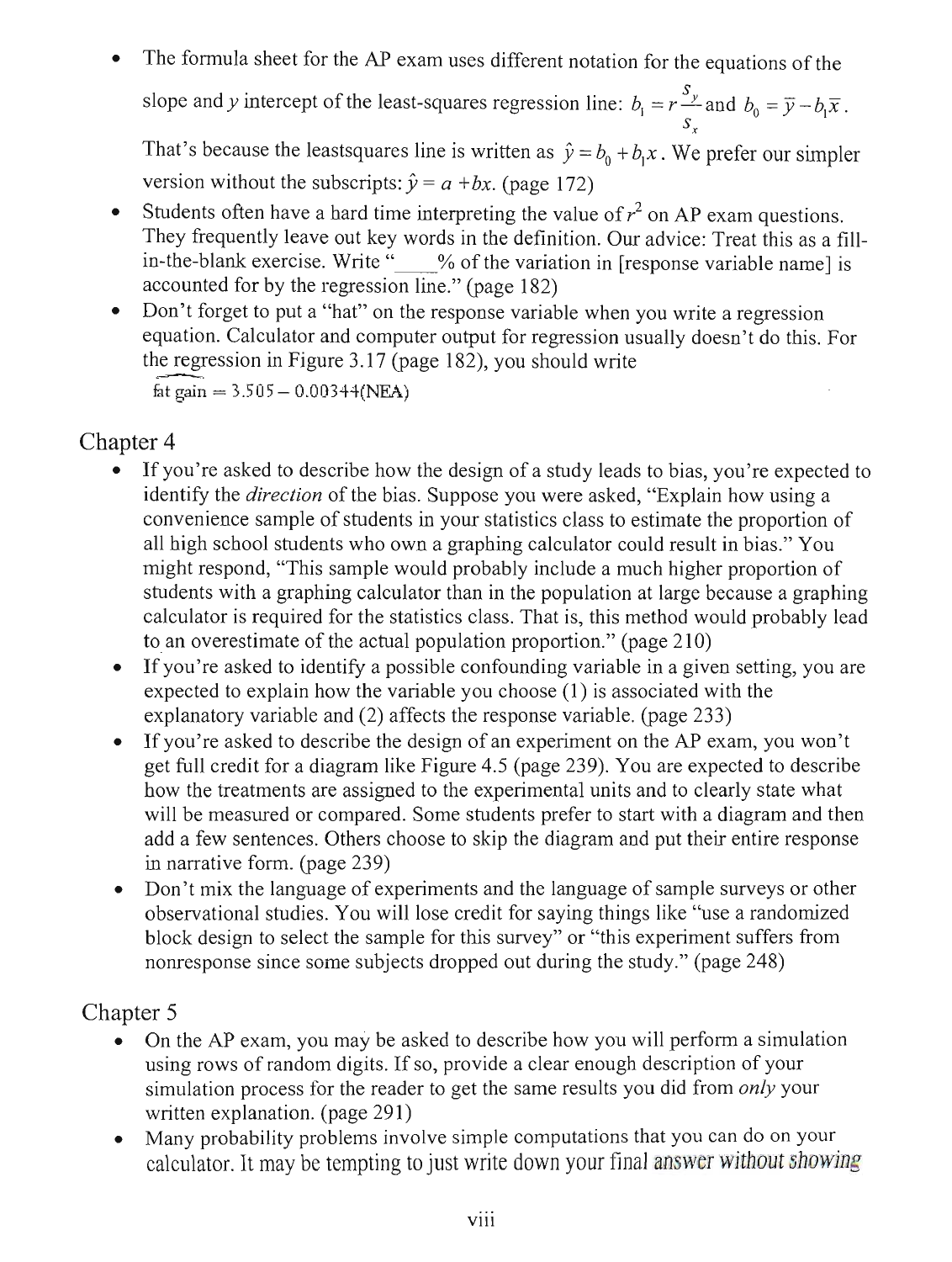the supporting work. Don't do it! A "naked answer," even if it's correct, will usually earn you no credit on a free-response question. (page 308)

• On probability questions, you may usually choose whether to use words or symbols when showing your work. You can write statements like  $P(A | B)$  if events A and B are defined clearly, or you can use a verbal equivalent, such as P(reads New York *Times* | reads *USA Today*). Use the approach that makes the most sense to you. (page 325)

# Chapter 6

- If the mean of a random variable has a non-integer value, but you report it as an integer, your answer will be marked as incorrect. (page 346)
- When you solve problems involving random variables, start by defining the random variable of interest. For example, let  $X =$  the Apgar score of a randomly selected baby or let  $Y$  = the height of a randomly selected young woman. Then state the probability you're trying to find in terms of the random variable:  $P(X \ge 7)$  or  $P(68 \le Y \le 70)$ .  $\frac{1}{2}$  (page 352)
- If you have trouble solving problems involving sums and difference of Normal random variables with the algebraic methods of Section 6.2, use the simulation strategy from the Technology Corner on page 376 to earn some (or possibly full) credit. (page  $376$ )
- Don't rely on "calculator speak" when showing your work on free-response questions. Writing binompdf =  $0.08789$  will *not* earn you full credit for a binomial probability calculation. At the very least, you must indicate what each of those calculator inputs represents. For example, "I used binompdf  $(5, 0.25, 3)$  on my calculator with  $n = 5$ ,  $p = 0.25$ , and  $k = 3$ ." Better yet, show the binomial probability formula with these numbers plugged in. (page 389)

# Chapter 7

- Terminology matters. Don't say "sample distribution" when you mean sampling distribution. You will lose credit on free-response questions for misusing statistical terms. (page  $420$ )
- Notation matters. The symbols  $\hat{p}$ ,  $\overline{x}$ ,  $p$ ,  $\mu$ ,  $\sigma$ ,  $\mu_{\hat{p}}$ ,  $\sigma_{\hat{p}}$ , and  $\sigma_{\overline{x}}$  all have specific and different meanings. Either use notation correctly— or don't use it at all. You can expect to lose credit if you use incorrect notation. (page 444)

- these calculator in<br>the calculator in the calculator in possible, the calculator in the sense<br>in the calculator in the calculator in the calculator in the calculator in the calculator in the calculation of the calculation variable of interest. For example, let<br>a randomly selected baby<br>interest. For a randomly selected baby<br>interest. For a randomly selected basic of a randomly selected basic of a<br>contracted basic of a randomly selected basic the supporting work. Don't do it is even if it is a "national" even if it is a "naked and will usually usually<br>The supporting will usually usually usually usually usually usually usually usually usually usually usually us<br> f, interface<br>the head of a randomly selected young the state the probability of a randomly selected young woman. The state the probability of a randomly selected young the state of a randomly selected young the state of a etime editions, a subsettion and the symbols of the use where the use where the use where the use words or symbols or symbols or symbols or symbols or symbols or symbols or symbols or symbols or symbols or symbols or symbo erence problems in the problems in the variable problems in the random variable problems in the random variable problems in the random variable start by defining the random variable start by defining the random variable st distribution. You will also contained a contact on free response to the extension of  $\mathfrak{g}$  or  $\mathfrak{g}$  and  $\mathfrak{g}$  or  $\mathfrak{g}$  and  $\mathfrak{g}$  and  $\mathfrak{g}$  and  $\mathfrak{g}$  and  $\mathfrak{g}$  and  $\mathfrak{g}$  and  $\mathfrak{g}$  and bind probability calculation. At the very least, you must indicate what is a continuous continuous calculation. At the very least, you must indicate what each of the very least,  $\alpha$  of the very least,  $\alpha$  of the very lea me do<br>clearly, or you can use a verbal equivalent, such a<br>reads New York<br>reads New York you're trying to find in terms of the random variable: *P(X>* 7) or P(68 < *Y<* 70). - o<br>(pa<br>t the the Technology Corner on page 376 to 276 to 276 to 276 to 276 to 276 to 276 to 276 to 276 to 276 to 276 to 276 to 276 to 276 to 276 to 276 to 276 to 276 to 276 to 276 to 276 to 2776 to 2776 to 2776 to 2776 to when showing you can write state<br>on the showing state<br>and B and B and B and B and B and B and B and B and B and B and B and B and B and B and B and B and B and B and Times and the approach that makes the approach that makes the approximation of the most sense to you. (*page sense* to *y*out). erminology matters. Don't say that the same of the same of the same of the same of the same of the same of the same of the same of the same of the same of the same of the same of the same of the same of the same of the sam er ou<br>1 n. l<br>1 npt on<br>he co<br>lat f y e is different trouble solving the state of Normal Sums and the State sums are sums and difference of Normal C random variables with the algebraic methods of Section 6.2, use the algebraic methods of Section 6.<br>District methods of Section 6.<br>District methods of Section 6.2, use the simulation 6.2, use the simulation 6.2, use the si questions. Writing the property of a property of a property of a property of a property of a property of a property of a property of a property of a property of a property of a property of a property of a property of a pro mu calculator with provide the show that the show that *i* do a *p* = *1*. on ffe<br>e calculator speak<br>terms On a given problem, you may be asked to interpret the confidence interval, the confidence level, or both. Be sure you understand the difference: the confidence level describes the long-run capture rate of the method and the confidence interval gives a set of plausible values for the parameter. (page 476)
- probability for the set of the set of the set of the set of the set of the set of the set of the set of the set of the set of the set of the set of the set of the set of the set of the set of the set of the set of the set he<br>as incorrect<br>and or earn you<br>If a<br>you<br>You<br>the • If a free-response question asks you to construct and interpret a confidence interval, you are expected to do the entire four-step process. That includes clearly defining the parameter and checking conditions. (page 491)
- You may use your calculator to compute a confidence interval on the AP exam. But there's a risk involved. If you just give the calculator answer with no work, you'll get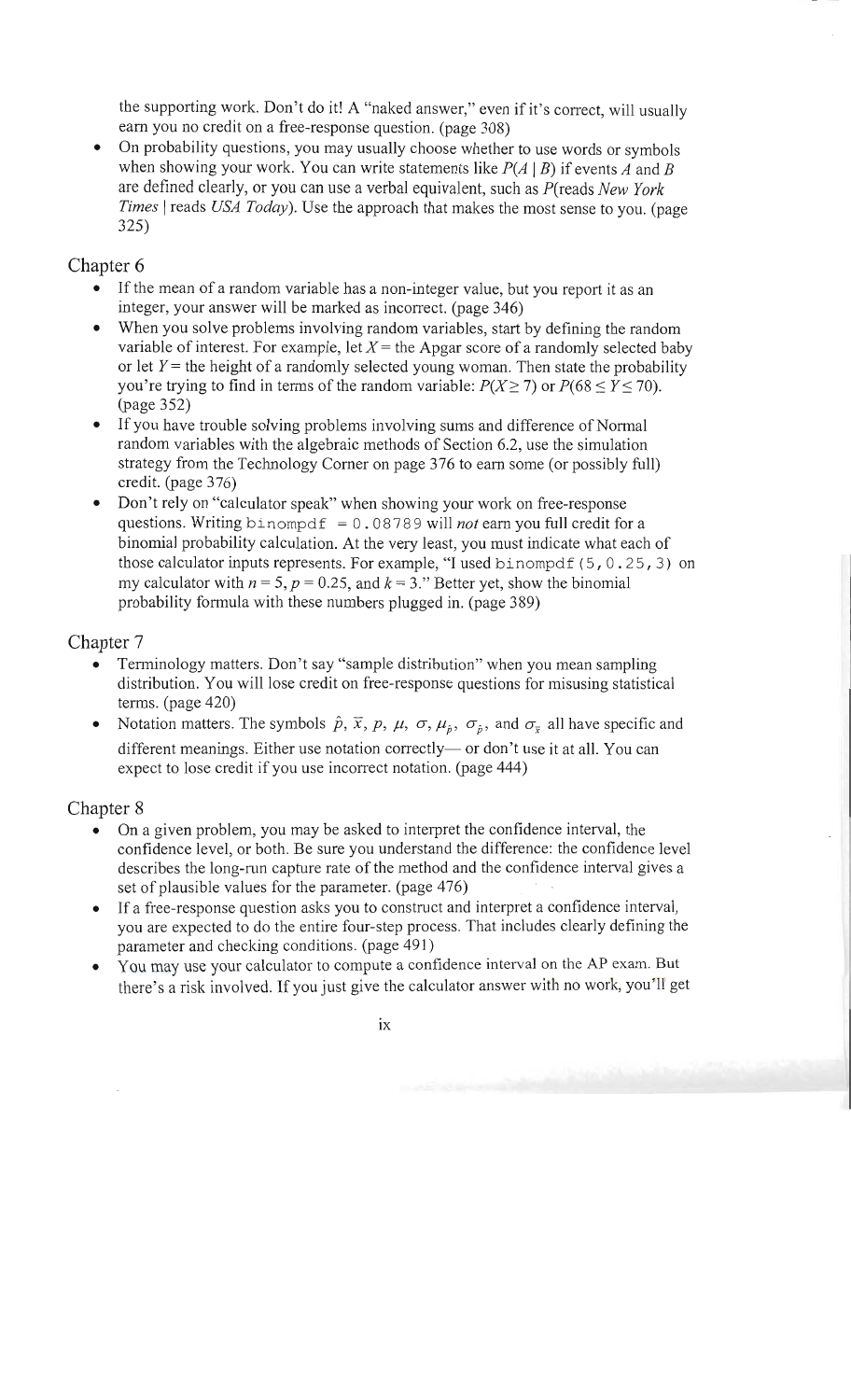either full credit for the "Do" step (if the interval is correct) or no credit (if it's wrong). We recommend showing the calculation with the appropriate formula and then checking with your calculator. If you opt for the calculator-only method, be sure to name the procedure (e.g., one proportion z interval) and to give the interval (e.g.,  $0.514$  to  $0.606$ ). (page 492)

#### Chapter 9

- The conclusion to a significance test should always include three components: (1) an  $\bullet$ explicit comparison of the  $P$ -value to a stated significance level OR an interpretation of the P-value as a conditional probability, (2) a decision about the null hypothesis: reject or fail to reject  $H_0$ , and (3) an explanation of what the decision means in context. (page 536)
- When a significance test leads to a fail to reject  $H_0$  decision, as in this example, be  $\bullet$ sure to interpret the results as "we don't have enough evidence to conclude  $H_a$ ." Saying anything that sounds like you believe  $H_0$  is (or might be) true will lead to a loss of credit. And don't write text-message-type responses, like "FTR the  $H_0$ ." (page  $5.54$
- You can use your calculator to carry out the mechanics of a significance test on the AP exam. But there's a risk involved. If you just give the calculator answer with no work, and one or more of your values is incorrect, you will probably get no credit for the "Do" step. We recommend doing the calculation with the appropriate formula and then checking with your calculator. If you opt for the calculator-only method, be sure to name the procedure (one-proportion z test) and to report the test statistic  $(z = 1.15)$ and *P*-value  $(0.1243)$ . (page 556)
- Remember: if you just give calculator results with no work, and one or more values  $\bullet$ are wrong, you probably won't get any credit for the "Do" step. We recommend doing the calculation with the appropriate formula and then checking with your calculator. If you opt for the calculator-only method, name the procedure  $(t \text{ test})$  and report the test statistic ( $t = -0.94$ ), degrees of freedom (df = 14), and P-value (0.1809).  $(\text{page } 573)$

# $Ch$ either full case  $\mathcal{O}(\mathcal{C})$  step (if the interval is correct) or no credit (if  $i$ Chapter 10

- the "Do" step. We recommend do<br>"Do" step. We recommend the calculation with the appropriate formula and the appropriate formula and the appropriate formula and the appropriate formula and the appropriate formula and the ap an<br>Perk (if ur (p = 1<br>94), degrees of freedom (14), and P-value (14), and P-value (14), and P-value (14), and P-value (14), and Ploss of credit of credit<br>
and don't write the first<br>
and the first<br>
for the form of the form of the form of the form of the form of the form of the form of the form of the form of the form of the form of the form of the fo  $\begin{array}{c} \text{ap} \ \bullet \end{array}$ then conditions with your calculater. If you opt for the calculator on the calculator on  $\mathbb{R}^n$  or the sure e se sk regonicance test should always include the component should always include the components: (1) and an analyze component of the component of the components of the component of the components: (1) and an analyze comp work, and or more or will probably get  $P$  is incorrect, you will probably get  $p$  is incorrect, we can also contribute for  $p$  or  $p$ to infinity one-proportion *ns*<br>  $\begin{array}{c} \n\text{or} \\ \n\text{or} \\ \n\text{or} \\ \n\text{or} \\ \n\text{or} \\ \n\text{or} \\ \n\text{or} \\ \n\text{or} \\ \n\text{or} \\ \n\text{or} \\ \n\text{or} \\ \n\text{or} \\ \n\text{or} \\ \n\text{or} \\ \n\text{or} \\ \n\text{or} \\ \n\text{or} \\ \n\text{or} \\ \n\text{or} \\ \n\text{or} \\ \n\text{or} \\ \n\text{or} \\ \n\text{$ explicit comparison of the P-value to a state of the P-value of the P-value of the P-value of the P-value of the P-value of the P-value of the P-value of the P-value of the P-value of the P-value of the P-value of the P-va A wou dit you opt for the calculator (test) and the calculator-only method, name the procedure *(test)* and method, name the procedure et<br>g co ca<br>tend, ntend. Ponduit involved. If you with a risk involved. If you with a risk involved in the calculator and risk in the calculator and risk in the calculator and risk in the calculator and risk in the calculator an er: if you work and with a remember or more values with a result give calculation and  $H_0$ to the procedure the proportion and to give the intervals) and to give the intervals (e.g.,  $\alpha$ of the P-value as a conditional probability in the sum about the sum of the number of the number of  $\alpha$  or about the number of  $\alpha$  or about the number of  $\alpha$  or about the number of  $\alpha$  or about the number of  $\alpha$  or ab e a he intince in a D<br>e intince in a D<br>r l o r as<br>nds e when a significance test leads to a fail to a fail to a fail to a fail to reject the significance of the controller to the controller to the controller to a fail of the controller to a family of the controller to a famil Saying anything anything anything that sound is a left believer that sound is a lead to a lead to be property on the general to a lead to a left believer that sound is (or might be) and to a left believe that be a left bel on ith no le ]<br>le po 0 in recommends recommends for the "Do" step:<br>is is rto ij<br>"sure to idea<br>"we do neugh enough evidence"<br>"we do neugh enough existing the nc<br>creation 229<br>coing the and then checks<br>and then corrected with your red th or fail to reference the decision of what the decision of what the decision of what the decision of contribution of contribution of contribution of contribution of contribution of contribution of contribution of con You may use your calculator to compute a confidence interval on the AP exam. But  $\bullet$ there's a risk involved. If you just give the calculator answer with no work, you'll get either full credit for the "Do" step (if the interval is correct) or no credit (if it's wrong). If you opt for the calculator method, be sure to name the procedure (e.g., two-proportion z interval) and to give the interval (e.g.,  $0.223$  to  $0.297$ ). (page 611)
- When checking the Normal condition on an AP exam question involving inference  $\bullet$ about means, be sure to include a graph. Don't expect to receive credit for describing a graph that you made on your calculator but didn't put on paper. (page 640)
- When a significance test leads to a fail to reject  $H_0$  decision, as in the previous  $\bullet$ example, be sure to interpret the results as "We don't have enough evidence to conclude  $H_a$ ." Saying anything that sounds like you believe  $H_0$  is (or might be) true will lead to a loss of credit. (page 642)